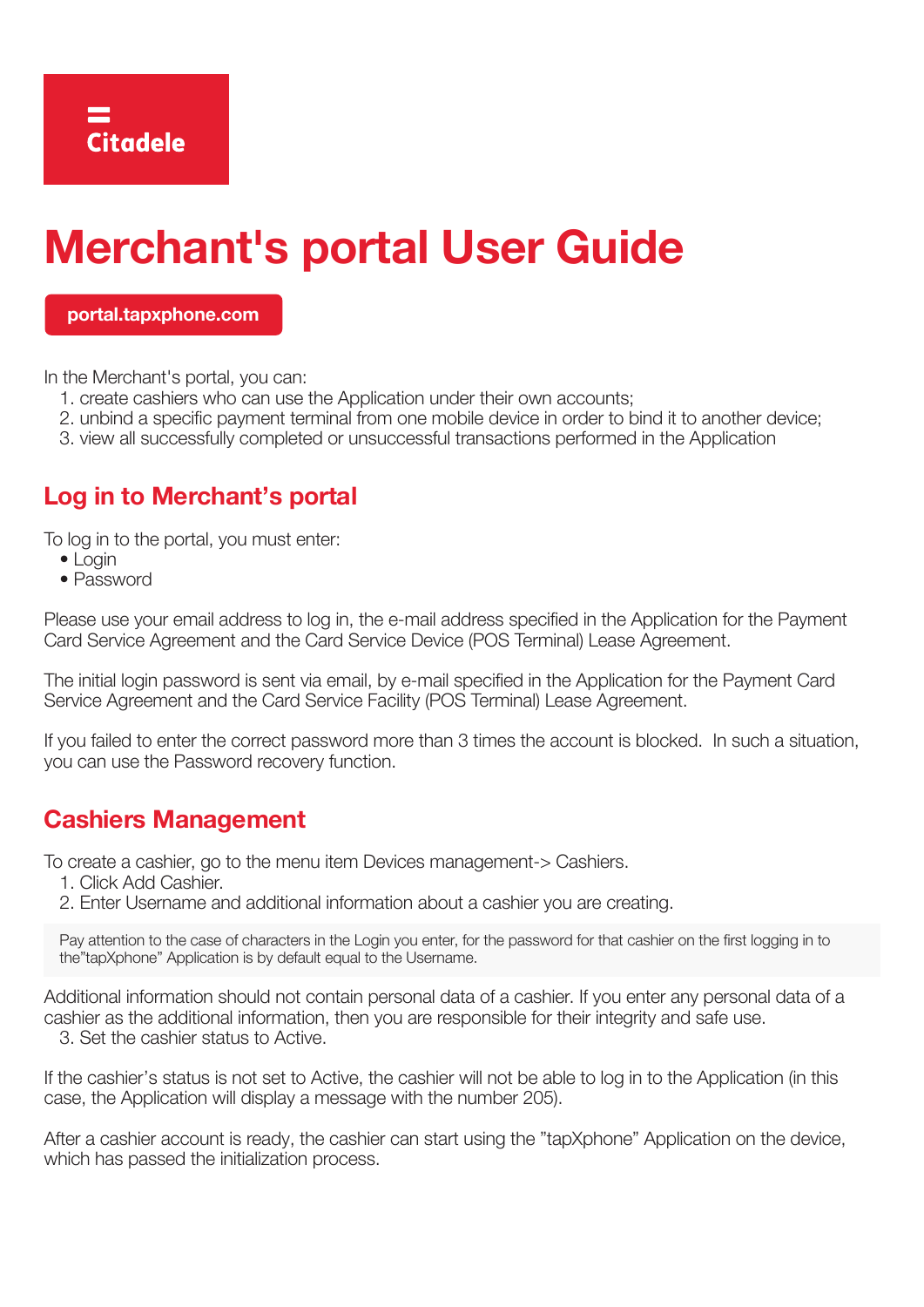# **Unblocking a Cashier**

If a cashier enters in the Application an incorrect password more than 5 times, the cashier's account gets blocked.

To unlock that account, you should go to the menu Devices management -> Cashiers.

- 1. Find the blocked cashier by the Blocked value in the Status field, or specify this value in the filter if there are many cashiers.
- 2. Click the Edit button.
- 3. In the cashier information form, change the status to Active and save the changes.
- 4. Then click the Set default password button in the cashier profile.

The password value will be set to the Username (case sensitive).

In order to set a specific password value use the Change Password button.

#### **Resetting the Password for the "tapXphone" Application**

If it is necessary to reset the cashier's password before blocking the account, go to the menu Devices management -> Cashiers.

1. Find the cashier's account and open the cashier profile in the review mode.

2.Then click the Set default password button in the cashier profile.

The password value will be set to the Username (case sensitive). In order to set a specific password value use the Change Password button.

#### **Device Management**

To view the list of payment terminals registered by Citadele bank and their status, go to the menu Devices management - > Payment Terminals.

The Active status means that the payment terminal can be used for accepting payments. If the status of the payment terminal is different from Active, it cannot be used for accepting payments. The decision to deactivate a payment terminal is made by Citadele bank.

If in the Mobile device field of a payment terminal is indicated the ID of a mobile device, it means that this terminal is already linked and used on this device.

#### **Mobile devices**

To view the list of mobile devices initialized in the Application and their status, go to the menu Devices management - > Mobile devices list.

The "Activated" status means that the mobile device is bound to an active payment terminal and can accept payments.

The "Disabled" status means that the mobile device cannot accept payments, because the payment terminal bound to it is deactivated (blocked) by Citadele bank. You cannot accept payments with this device.

The status "Not configured" means that the mobile device is not bound to any payment terminal. You cannot accept payments on this device.